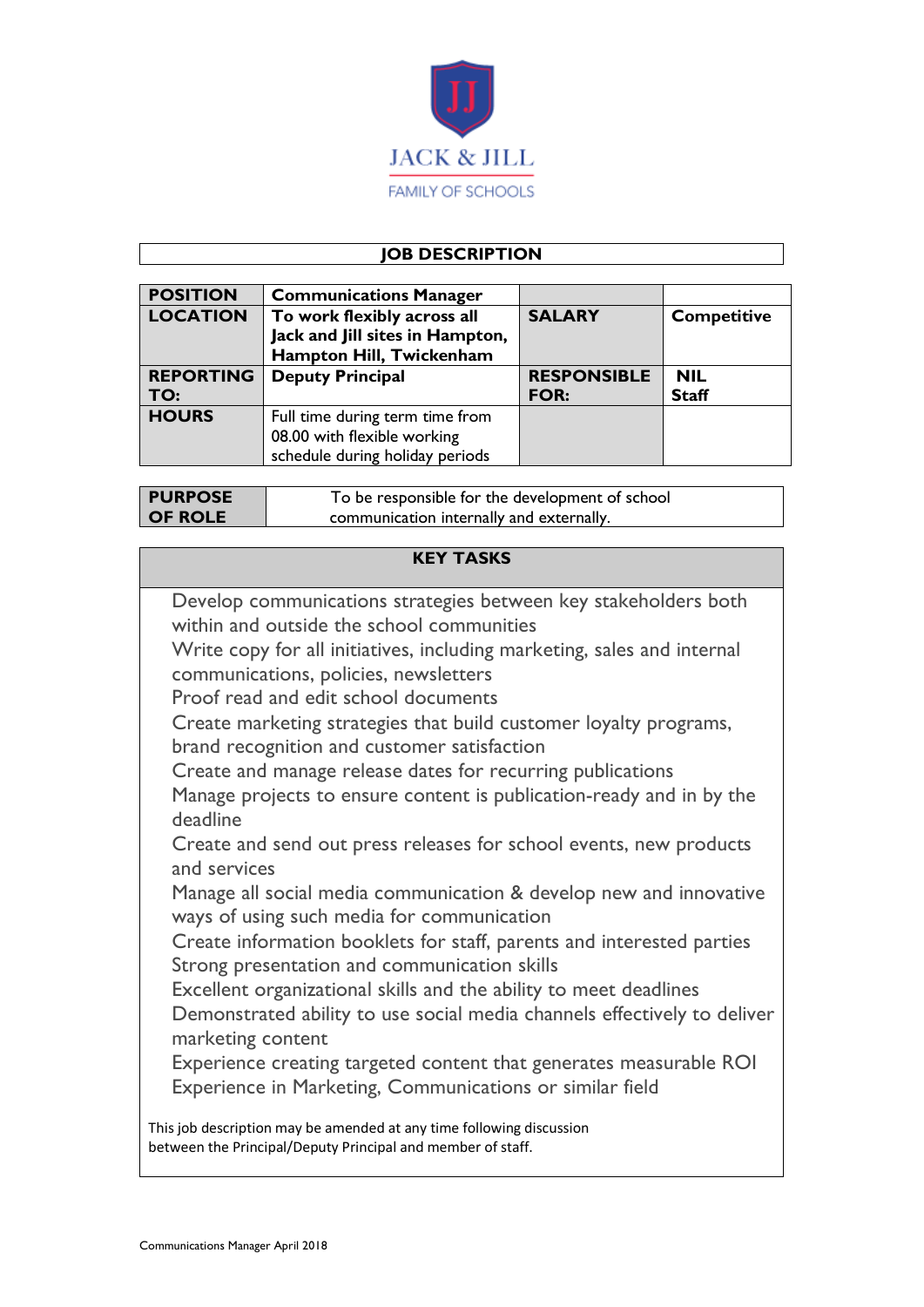

### **Safeguarding**

Jack & Jill are committed to safeguarding and promoting the welfare of all stakeholders. In order to meet this responsibility, we follow a rigorous selection process. All successful candidates will be subject to an enhanced Disclosure and Barring Service check.

### **Jack and Jill School**

Jack & Jill School is an Ofsted 'outstanding', family-owned nursery and preparatory in Twickenham, Hampton and Hampton Hill with a sixty-five-year tradition of excellence.

### **ORGANISATION CHART**

Principal/Deputy Principal

! Communications Officer

#### **CONTACTS**

Staff , Suppliers, Stakeholders, Parents

#### **PERSON SPECIFICATION Communications Officer**

| <b>ATTRIBUTES</b> | <b>ESSENTIAL</b><br>Ability to present a welcoming<br>professional image of the School at all | <b>DESIRABLE</b>                                      |
|-------------------|-----------------------------------------------------------------------------------------------|-------------------------------------------------------|
|                   | times                                                                                         |                                                       |
| Qualifications    | Educated to degree level                                                                      | Degree in English or<br>marketing or related<br>field |
| <b>Experience</b> | Experience of working in                                                                      |                                                       |
|                   | communications area.                                                                          |                                                       |
|                   | Experience of copywriting and                                                                 |                                                       |
|                   | preparing press releases and                                                                  |                                                       |
|                   | newsletters                                                                                   |                                                       |
|                   | Good project management skills                                                                |                                                       |
| Knowledge         | Knowledge of the principles of                                                                |                                                       |
|                   | Communications                                                                                |                                                       |
|                   | Outstanding skills and confident ICT                                                          |                                                       |
|                   | user, knowledge of Microsoft Office                                                           |                                                       |
|                   | package and office systems                                                                    |                                                       |
|                   | Desktop publishing, presentation                                                              |                                                       |
|                   | software and database management                                                              |                                                       |
|                   | Strong confident user of social media                                                         |                                                       |
|                   | for business                                                                                  |                                                       |
|                   | Knowledge of website design                                                                   |                                                       |